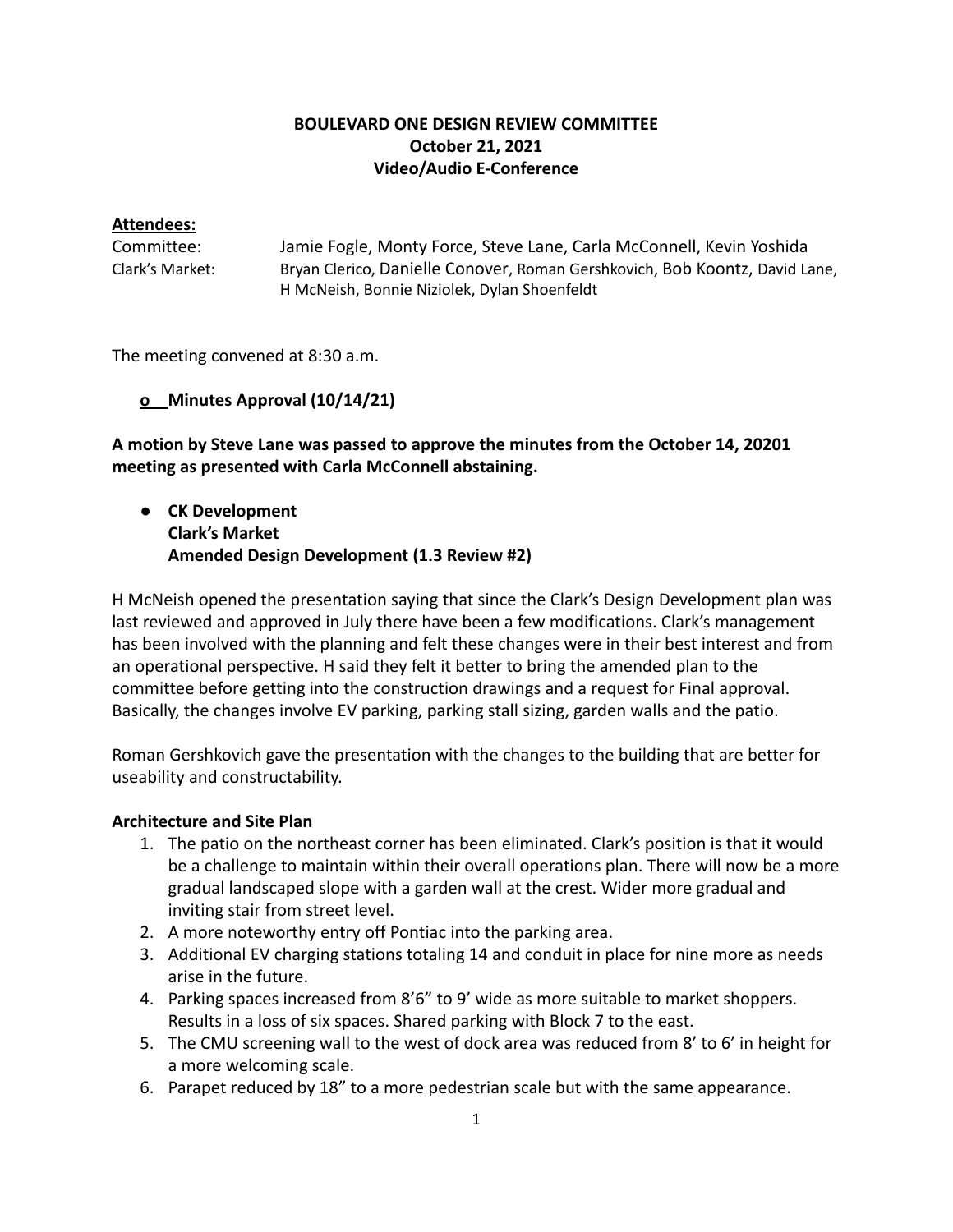- 7. Masonry reveals reduced at back-of-house and less prominent areas for simplified and overall a less busy appearance.
- 8. Design of the exterior cart corral adjacent to the building has been simplified.
- 9. Detailing was shown for the joint connection at the shroud to the angled soffit in response to previous concerns over the ability to maintain a crisp clean edge. Low lighting along the line of shroud to brick materials change.

### **Landscaping**

David Lane outlined landscaping refinements since the last presentation as shown moving around the site.

Lowry Blvd/South

o Benches, drink rail, planter beds. The prefab planter pots were changed to at-grade planter beds for a cleaner look and easier to maintain.

West

- o Increase of diverse plantings
- o Garden walls with plantings on west as parking screening
- o Removed one canopy tree as too close to the transformer per CCD review.

East

- o Garden wall of CMU with pre-cast cap at the top of the slope serves as a screening for parking per CCD review. Screening wall and plantings on north of vehicle entry from Pontiac
- o Patio removed and replaced with plantings on 2-3' elevation change on a gently sloped rise
- o Wider, less steep railed stairway from sidewalk on Pontiac

North

o Retaining wall and fencing along the detention pond.

Committee comments/questions, **with responses in bold:**

With the removal of the patio will there be any outdoor eating area? What about indoor seating? **There will still be gathering spaces with benches and the drink rail in combination with the park across the street. Clark's had strong operational concerns about keeping the patio clean and well maintained. Don't think any indoor seating is planned.**

Are there Tesla and non-Tesla charging stations? **Yes, and additional spaces provided along with the infrastructure put in place for future conversion to charging stations if needed.**

What drove the decision to reduce the parapet height? **With additional information on the planned townhomes to the west, it was reduced to the scale of views and size of the townhomes.**

Can the tree lawn along Lowry Blvd be completed for the full length rather than later if there is a delay in the MoonStar construction? **Monty responded that MoonStar is still scheduled to close by the end of this year with the best guess of starting construction in the spring.**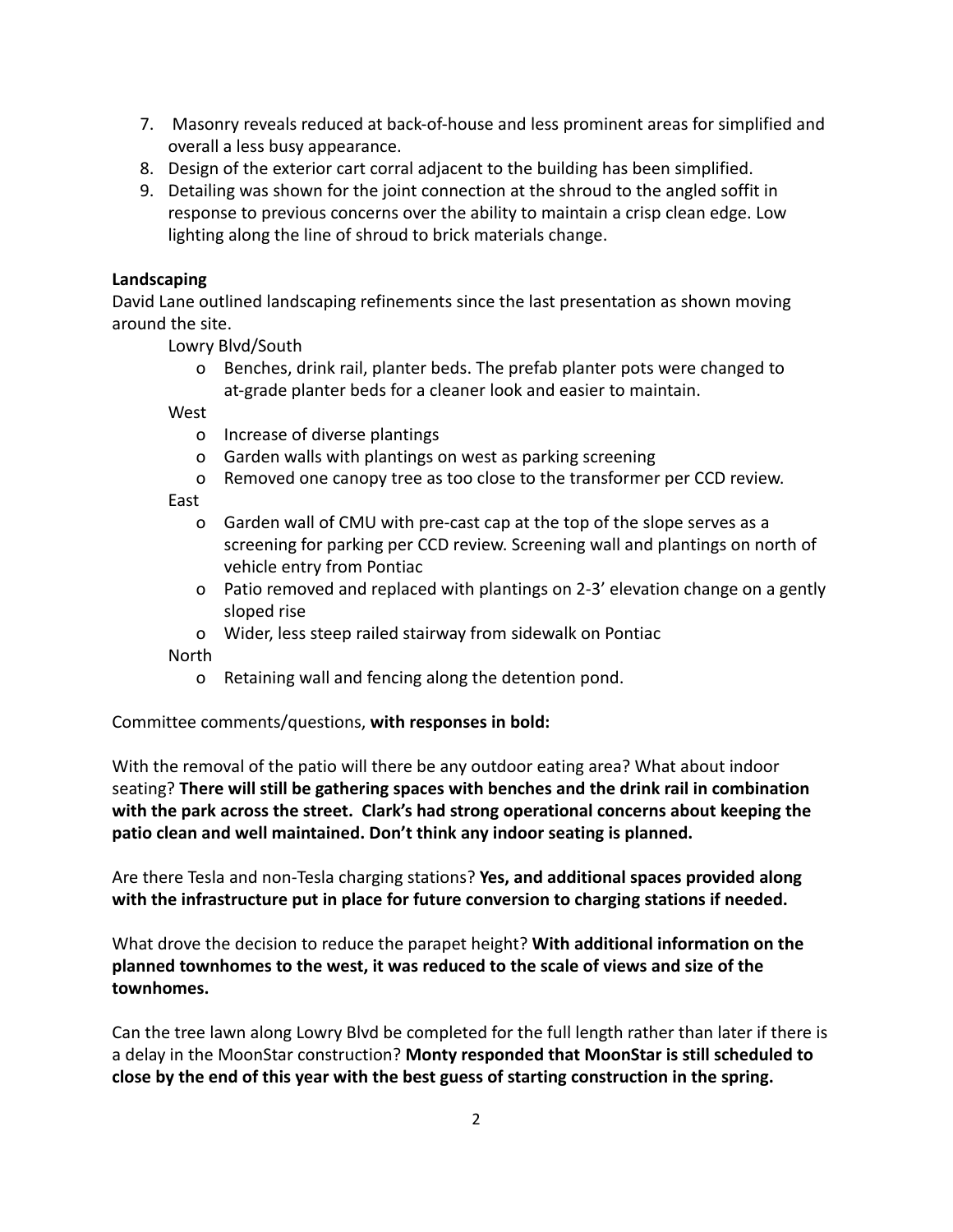**Planting is usually done post construction. Jamie concurred that it is best to wait on landscaping and time it correctly to avoid damage and the need to redo. The design is consistent along Lowry Blvd and has had the condition of timing issues with ongoing construction prior to installing the landscaping. H said that they do meet with MoonStar every other week for coordination and there will only be perhaps a three-month lag in timing.**

Concerned about views from townhomes to the RTUs. **They small units on the north side of the roof to maintain a clean uncluttered roof. Can't always prevent views of the roof from taller structures. MoonStar has not mentioned this as a problem in any of the meetings.**

Several landscaping/hardscape questions/comments: 1) At the north detention pond wall, will there be trees behind the grid? **Detail of trees has not been determined but are trying to make that work**.

2) Caution of the rails at the front door not sticking out into the ROW.

3) Beware of comfortable spacing between the bike racks in proximity to the outdoor benches and drink rail where people might be sitting or eating.

At the north entrance is there a seating area for those who might be waiting for a ride? **Will see if there is room for a bench.**

Have several questions/comments for the record: 1) Does this plan meet the zoning requirements for screening of parking? **Yes, it does.**

2) Request for submittal of the view studies fore the RTUs for the BDRC file.

3) Note there is still concern about the detail of the connection at the angle and straight pieces of the metal shroud. A  $\frac{1}{4}$  inch of flex allowance could create  $\frac{1}{2}$  gap. Still doubtful of achieving a clean edge and just wanted it noted that this could be problematic. Another BDRC member commented that aluminum is not as big a problem with flexing as steel material. The manufacturer should be able to advise on what movement to expect. **Have not heard of an issue with this product. The soffit is not exposed to the same amount of heat for flexing. Flashing will be used as a piece of closure as a gap filler. Will follow up with the manufacturer and the installer for an aesthetic concealment for crisp finished edge.**

Is the height at the store front still the same as previously presented? **Yes. Reduction in height was only in the dimension of the shroud.**

Where the patio was removed and new landscaping inserted, will there need to be a retaining wall? **No, there will only be a screening garden wall at the top of the slope.**

Is there landscaping between the dock screen wall and the alley? **Yes, there is a 5' wide strip that is densely planted.**

When will Clark's open? **Hoping to start construction in December and open next fall.**